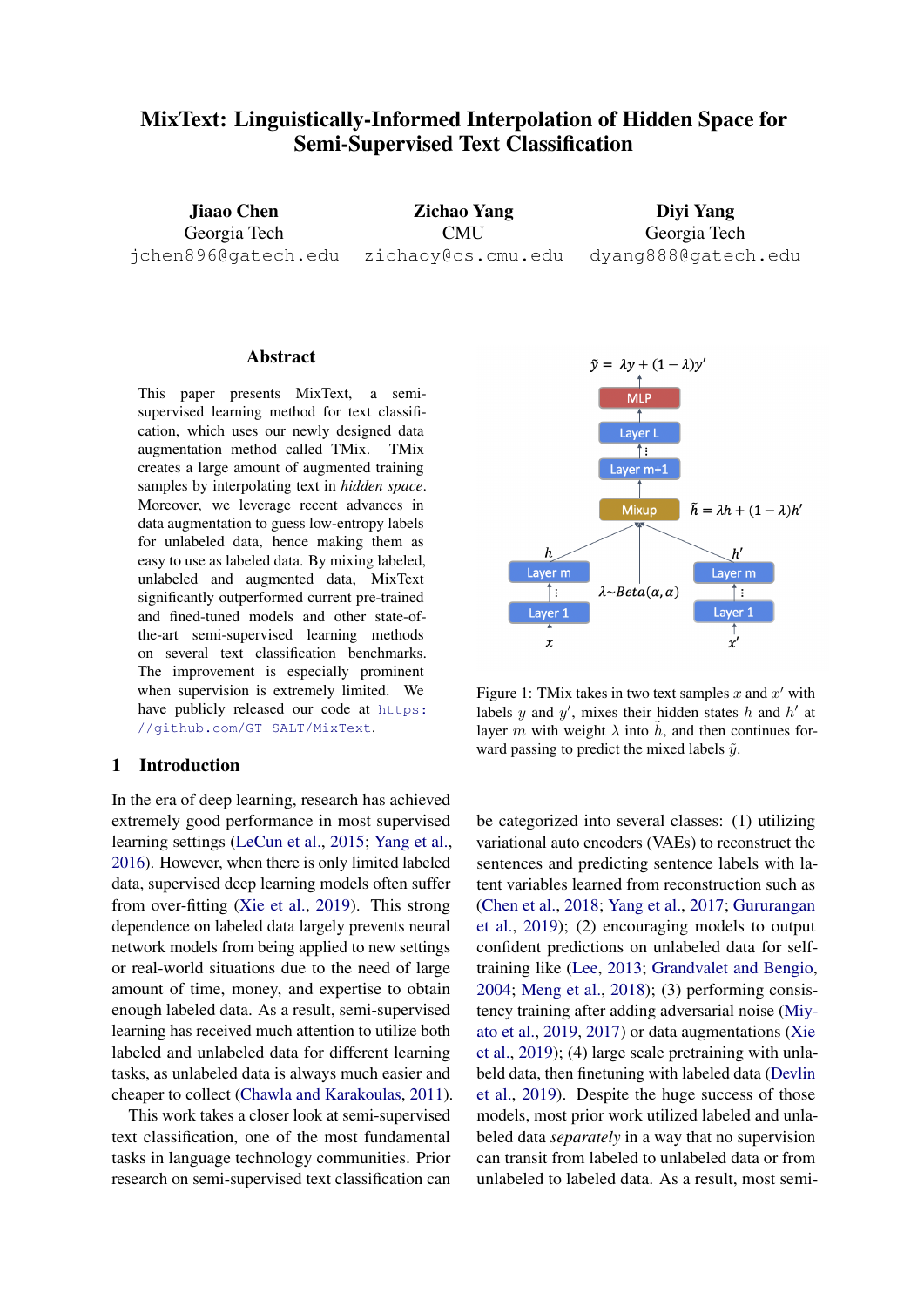supervised models can easily still overfit on the very limited labeled data, despite unlabeled data is abundant.

To overcome the limitations, in this work, we introduce a new data augmentation method, called TMix (Section [3\)](#page-2-0), inspired by the recent success of Mixup [\(Gururangan et al.,](#page-9-2) [2019;](#page-9-2) [Berthelot et al.,](#page-8-1) [2019\)](#page-8-1) on image classifications. TMix, as shown in Figure [1,](#page-0-0) takes in two text instances, and interpolates them in their corresponding hidden space. Since the combination is continuous, TMix has the potential to create infinite mount of new augmented data samples, thus can drastically avoid overfitting. Based on TMix, we then introduce a new semi-supervised learning method for text classification called MixText (Section [4\)](#page-3-0) to explicitly model the relationships between *labeled and unlabeled* samples, thus overcoming the limitations of previous semi-supervised models stated above. In a nutshell, MixText first guesses low-entropy labels for unlabeled data, then uses TMix to interpolate the label and unlabeled data. MixText can facilitate mining implicit relations between sentences by encouraging models to behave linearly in-between training examples, and utilize information from unlabeled sentences while learning on labeled sentences. In the meanwhile, MixText exploits several semi-supervised learning techniques to further utilize unlabeled data including selftarget-prediction [\(Laine and Aila,](#page-9-8) [2016\)](#page-9-8), entropy minimization [\(Grandvalet and Bengio,](#page-9-4) [2004\)](#page-9-4), and consistency regularization [\(Berthelot et al.,](#page-8-1) [2019;](#page-8-1) [Xie et al.,](#page-10-1) [2019\)](#page-10-1) after back translations.

To demonstrate the effectiveness of our method, we conducted experiments (Section [5\)](#page-5-0) on four benchmark text classification datasets and compared our method with previous state-of-the-art semi-supervised method, including those built upon models pre-trained with large amount of unlabeled data, in terms of accuracy on test sets. We further performed ablation studies to demonstrate each component's influence on models' final performance. Results show that our MixText method significantly outperforms baselines especially when the given labeled training data is extremely limited.

### 2 Related Work

#### 2.1 Pre-training and Fine-tuning Framework

The pre-training and fine-tuning framework has achieved huge success on NLP applications in recent years, and has been applied to a variety of NLP tasks [\(Radford et al.,](#page-10-4) [2018;](#page-10-4) [Chen et al.,](#page-8-2) [2019;](#page-8-2) [Akbik et al.,](#page-8-3) [2019\)](#page-8-3). [Howard and Ruder](#page-9-9) [\(2018\)](#page-9-9) proposed to pre-train a language model on a large general-domain corpus and fine-tune it on the target task using some novel techniques like discriminative fine-tuning, slanted triangular learning rates, and gradual unfreezing. In this manner, such pretrained models show excellent performance even with small amounts of labeled data. Pre-training methods are often designed with different objectives such as language modeling [\(Peters et al.,](#page-10-5) [2018;](#page-10-5) [Howard and Ruder,](#page-9-9) [2018;](#page-9-9) [Yang et al.,](#page-10-6) [2019b\)](#page-10-6) and masked language modeling [\(Devlin et al.,](#page-9-7) [2019;](#page-9-7) [Lample and Conneau,](#page-9-10) [2019\)](#page-9-10). Their performances are also improved with training larger models on more data [\(Yang et al.,](#page-10-6) [2019b;](#page-10-6) [Liu et al.,](#page-9-11) [2019\)](#page-9-11).

#### 2.2 Semi-Supervised Learning on Text Data

Semi-supervised learning has received much attention in the NLP community [\(Gururangan et al.,](#page-9-2) [2019;](#page-9-2) [Clark et al.,](#page-9-12) [2018;](#page-9-12) [Yang et al.,](#page-10-7) [2015\)](#page-10-7), as unlabeled data is often plentiful compared to labeled data. For instance, [Gururangan et al.](#page-9-2) [\(2019\)](#page-9-2); [Chen](#page-9-1) [et al.](#page-9-1) [\(2018\)](#page-9-1); [Yang et al.](#page-10-2) [\(2017\)](#page-10-2) leveraged variational auto encoders (VAEs) in a form of sequenceto-sequence modeling on text classification and sequential labeling. [Miyato et al.](#page-9-6) [\(2017\)](#page-9-6) utilized adversarial and virtual adversarial training to the text domain by applying perturbations to the word embeddings. [Yang et al.](#page-10-8) [\(2019a\)](#page-10-8) took advantage of hierarchy structures to utilize supervision from higher level labels to lower level labels. [Xie et al.](#page-10-1) [\(2019\)](#page-10-1) exploited consistency regularization on unlabeled data after back translations and tf-idf word replacements. [Clark et al.](#page-9-12) [\(2018\)](#page-9-12) proposed crossveiw training for unlabeled data, where they used an auxiliary prediction modules that see restricted views of the input (e.g., only part of a sentence) and match the predictions of the full model seeing the whole input.

#### 2.3 Interpolation-based Regularizers

Interpolation-based regularizers (e.g., Mixup) have been recently proposed for supervised learning [\(Zhang et al.,](#page-10-9) [2017;](#page-10-9) [Verma et al.,](#page-10-10) [2019a\)](#page-10-10) and semisupervised learning [\(Berthelot et al.,](#page-8-1) [2019;](#page-8-1) [Verma](#page-10-11) [et al.,](#page-10-11) [2019b\)](#page-10-11) for image-format data by overlaying two input images and combining image labels as virtual training data and have achieved state-ofthe-art performances across a variety of tasks like image classification and network architectures. Different variants of mixing methods have also been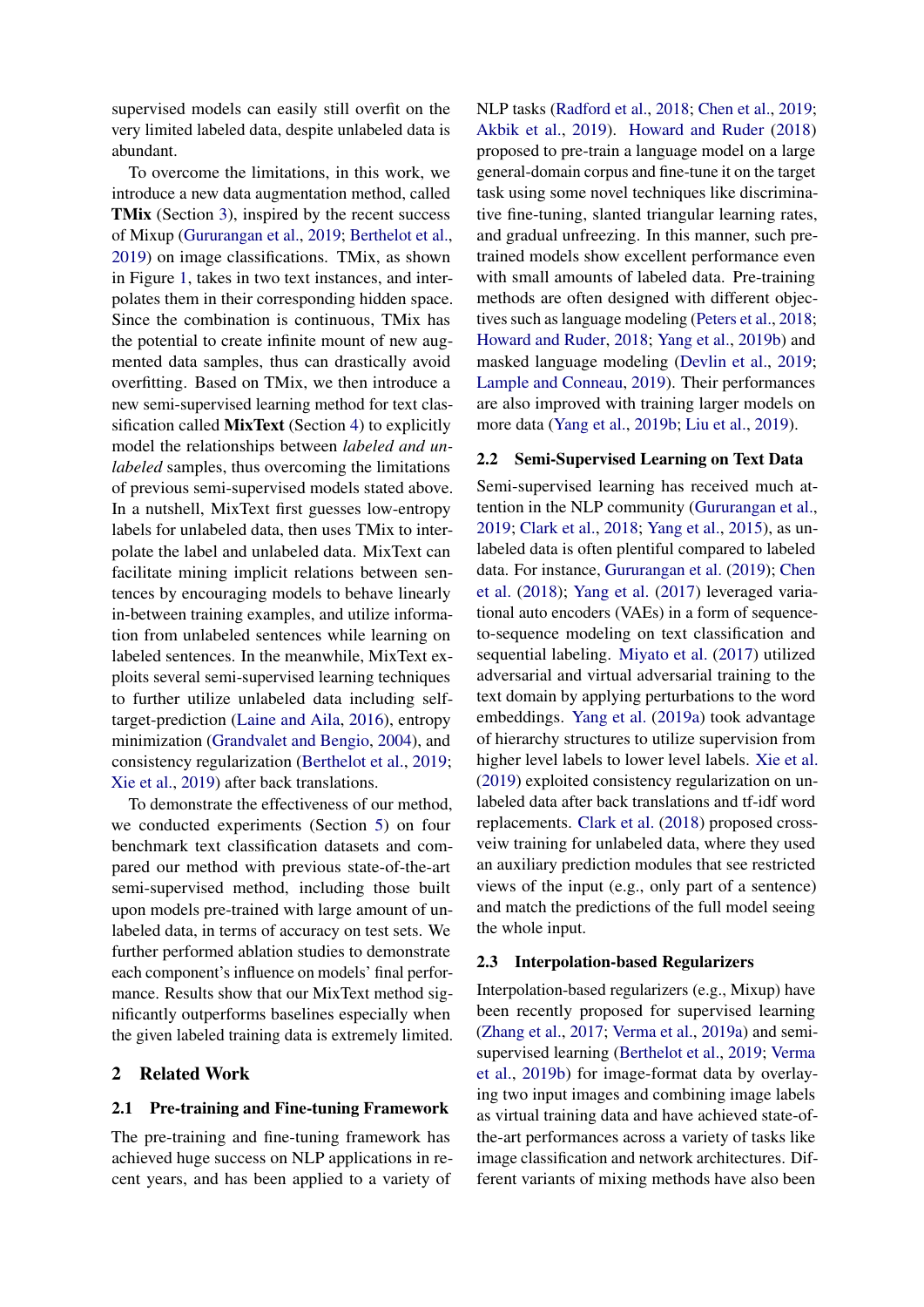designed such as performing interpolations in the input space [\(Zhang et al.,](#page-10-9) [2017\)](#page-10-9), combining interpolations and cutoff [\(Yun et al.,](#page-10-12) [2019\)](#page-10-12), and doing interpolations in the hidden space representations [\(Verma et al.,](#page-10-10) [2019a,](#page-10-10)[c\)](#page-10-13). However, such interpolation techniques have not been explored in the NLP field because most input space in text is discrete, i.e., one-hot vectors instead of continues RGB values in images, and text is generally more complex in structures.

#### 2.4 Data Augmentations for Text

When labeled data is limited, data augmentation has been a useful technique to increase the amount of training data. For instance, in computer vision, images are shifted, zoomed in/out, rotated, flipped, distorted, or shaded with a hue [\(Perez and Wang,](#page-10-14) [2017\)](#page-10-14) for training data augmentation. But it is relatively challenging to augment text data because of its complex syntactic and semantic structures. Recently, [Wei and Zou](#page-10-15) [\(2019\)](#page-10-15) utilized synonym replacement, random insertion, random swap and random deletion for text data augmentation. Similarly, [Kumar et al.](#page-9-13) [\(2019\)](#page-9-13) proposed a new paraphrasing formulation in terms of monotone submodular function maximization to obtain highly diverse paraphrases, and [Xie et al.](#page-10-1) [\(2019\)](#page-10-1) and [Chen](#page-9-14) [et al.](#page-9-14) [\(2020\)](#page-9-14) applied back translations [\(Sennrich](#page-10-16) [et al.,](#page-10-16) [2015\)](#page-10-16) and word replacement to generate paraphrases on unlabeled data for consistency training. Other work which also investigates noise and its incorporation into semi-supervised named entity classification [\(Lakshmi Narayan et al.,](#page-9-15) [2019;](#page-9-15) [Nagesh](#page-10-17) [and Surdeanu,](#page-10-17) [2018\)](#page-10-17).

## <span id="page-2-0"></span>3 TMix

In this section, we extend Mixup–a data augmentation method originally proposed by [\(Zhang et al.,](#page-10-9) [2017\)](#page-10-9) for images–to text modeling. The main idea of Mixup is very simple: given two labeled data points  $(\mathbf{x}_i, \mathbf{y}_i)$  and  $(\mathbf{x}_j, \mathbf{y}_j)$ , where x can be an image and y is the one-hot representation of the label, the algorithm creates virtual training samples by linear interpolations:

$$
\tilde{\mathbf{x}} = \min(\mathbf{x}_i, \mathbf{x}_j) = \lambda \mathbf{x}_i + (1 - \lambda) \mathbf{x}_j, \quad (1)
$$

$$
\tilde{\mathbf{y}} = \min(\mathbf{y}_i, \mathbf{y}_j) = \lambda \mathbf{y}_i + (1 - \lambda) \mathbf{y}_j, \quad (2)
$$

where  $\lambda \in [0, 1]$ . The new virtual training samples are used to train a neural network model. Mixup can be interpreted in different ways. On

one hand, Mixup can be viewed a data augmentation approach which creates new data samples based on the original training set. On the other hand, it enforces a regularization on the model to behave linearly among the training data. Mixup was demonstrated to work well on continuous image data [\(Zhang et al.,](#page-10-9) [2017\)](#page-10-9). However, extending it to text seems challenging since it is infeasible to compute the interpolation of discrete tokens.

To this end, we propose a novel method to overcome this challenge — *interpolation in textual hidden space*. Given a sentence, we often use a multilayer model like BERT [\(Devlin et al.,](#page-9-7) [2019\)](#page-9-7) to encode the sentences to get the semantic representations, based on which final predictions are made. Some prior work [\(Bowman et al.,](#page-8-4) [2016\)](#page-8-4) has shown that decoding from an interpolation of two hidden vectors generates a new sentence with mixed meaning of two original sentences. Motivated by this, we propose to apply interpolations within hidden space as a data augment method for text. For an encoder with  $L$  layers, we choose to mixup the hidden representation at the m-th layer,  $m \in [0, L]$ .

As demonstrated in Figure [1,](#page-0-0) we first compute the hidden representations of two text samples separately in the bottom layers. Then we mix up the hidden representations at layer m, and feed the interpolated hidden representations to the upper layers. Mathematically, denote the l-th layer in the encoder network as  $g_l(.; \theta)$ , hence the hidden representation of the l-th layer can be computed as  $\mathbf{h}_l = g_l(\mathbf{h}_{l-1}; \boldsymbol{\theta})$ . For two text samples  $\mathbf{x}_i$  and  $x_j$ , define the 0-th layer as the embedding layer, i.e.,  $h_0^i = \mathbf{W}_E \mathbf{x}_i, h_0^j = \mathbf{W}_E \mathbf{x}_j$ , then the hidden representations of the two samples from the lower layers are:

$$
\begin{aligned} \mathbf{h}_l^i =& g_l(\mathbf{h}_{l-1}^i;\boldsymbol{\theta}), l \in [1, m],\\ \mathbf{h}_l^j =& g_l(\mathbf{h}_{l-1}^j;\boldsymbol{\theta}), l \in [1, m]. \end{aligned}
$$

The mixup at the  $m$ -th layer and continuing forward passing to upper layers are defined as:

$$
\tilde{\mathbf{h}}_m = \lambda \mathbf{h}_m^i + (1 - \lambda) \mathbf{h}_m^j,
$$
  
\n
$$
\tilde{\mathbf{h}}_l = g_l(\tilde{\mathbf{h}}_{l-1}; \boldsymbol{\theta}), l \in [m+1, L].
$$

<span id="page-2-2"></span><span id="page-2-1"></span>We call the above method TMix and define the new mixup operation as the whole process to get  $\tilde{\mathbf{h}}_L$ :

$$
TMix(\mathbf{x}_i,\mathbf{x}_j; g(.;\boldsymbol{\theta}), \lambda, m) = \tilde{\mathbf{h}}_L.
$$

By using an encoder model  $g(.;\boldsymbol{\theta})$ , TMix interpolates textual semantic hidden representations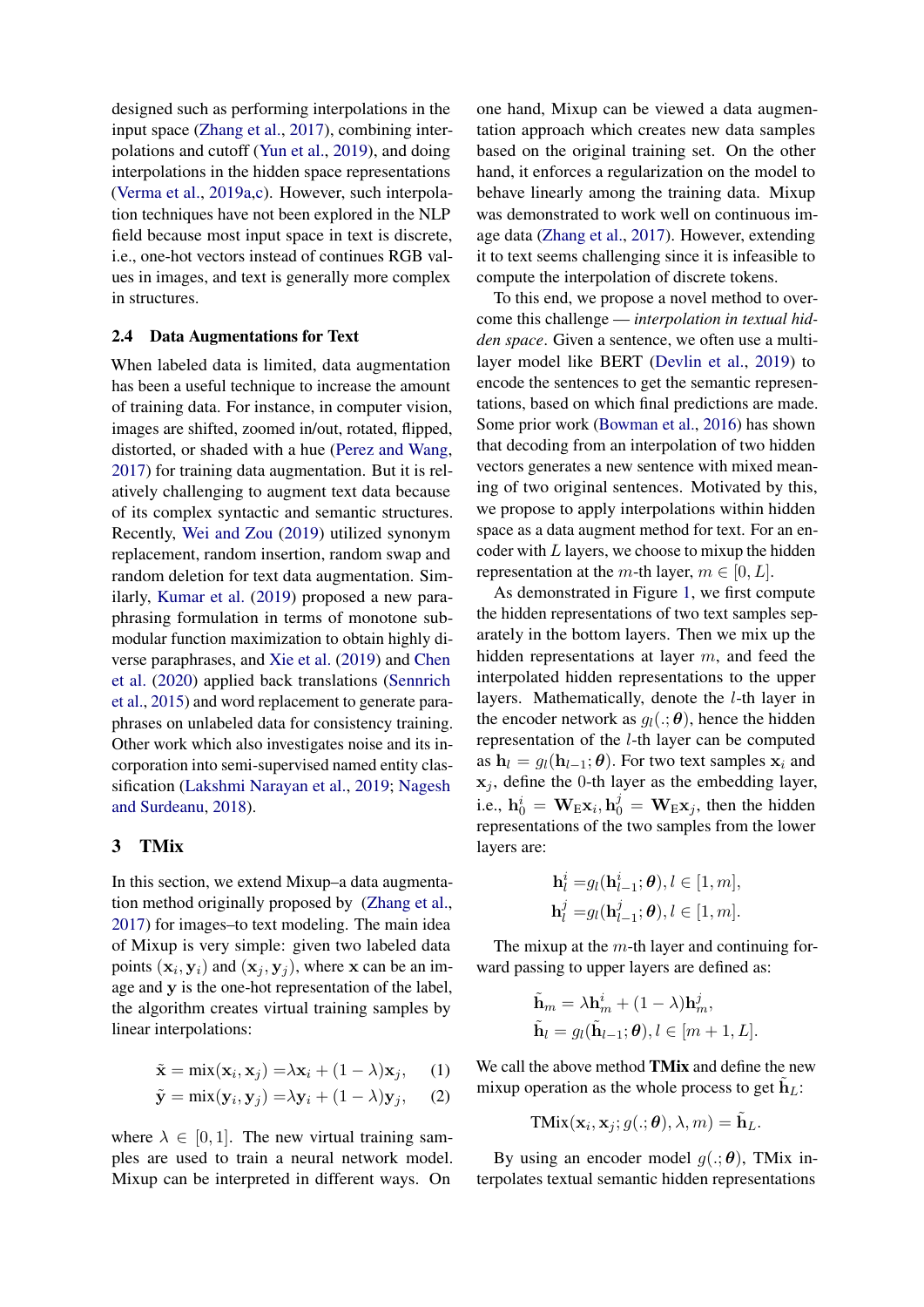as a type of data augmentation. In contrast with Mixup defined in the data space in Equation [1,](#page-2-1) TMix depends on an encoder function, hence defines a much broader scope for computing interpolations. For ease of notation, we drop the explicit dependence on  $g(.;\boldsymbol{\theta})$ ,  $\lambda$  and m in notations and denote it simply as  $\text{TMix}(\mathbf{x}_i, \mathbf{x}_j)$  in the following sections.

In our experiments, we sample the mix parameter  $\lambda$  from a Beta distribution for every batch to perform the interpolation :

$$
\lambda \sim \text{Beta}(\alpha, \alpha),
$$
  

$$
\lambda = \max(\lambda, 1 - \lambda),
$$

in which  $\alpha$  is the hyper-parameter to control the distribution of  $\lambda$ . In TMix, we mix the labels in the same way as Equation [2](#page-2-2) and then use the pairs  $(\tilde{\mathbf{h}}_L, \tilde{y})$  as inputs for downstream applications.

Instead of performing mixup at random input layers like [Verma et al.](#page-10-10) [\(2019a\)](#page-10-10), choosing which layer of the hidden representations to mixup is an interesting question to investigate. In our experiments, we use 12-layer BERT-base [\(Devlin et al.,](#page-9-7) [2019\)](#page-9-7) as our encoder model. Recent work [\(Jawa](#page-9-16)[har et al.,](#page-9-16) [2019\)](#page-9-16) has studied what BERT learned at different layers. Specifically, the authors found  ${3,4,5,6,7,9,12}$  layers have the most representation power in BERT and each layer captures different types of information ranging from surface, syntactic to semantic level representation of text. For instance, the 9-th layer has predictive power in semantic tasks like checking random swapping of coordinated clausal conjuncts, while the 3-rd layer performs best in surface tasks like predicting sentence length.

Building on those findings, we choose the layers that contain both syntactic and semantic information as our mixing layers, namely  $M = \{7, 9, 12\}.$ For every batch, we *randomly sample* m, the layer to mixup representations, from the set M computing the interpolation. We also performed ablation study in Section [5.5](#page-7-0) to show how TMix's performance changes with different choice of mix layer sets.

Text classification Note that TMix provides a general approach to augment text data, hence can be applied to any downstream tasks. In this paper, we focus on text classification and leave other applications as potential future work. In text classification, we minimize the KL-divergence between

the mixed labels and the probability from the classifier as the supervision loss:

$$
L_{\text{TMix}} = \text{KL}(\text{mix}(\mathbf{y}_i, \mathbf{y}_j)||p(\text{TMix}(\mathbf{x}_i, \mathbf{x}_j); \boldsymbol{\phi})
$$

where  $p(.; \phi)$  is a classifier on top of the encoder model. In our experiments, we implement the classifier as a two-layer MLP, which takes the mixed representation TMix $(x_i, x_j)$  as input and returns a probability vector. We jointly optimize over the encoder parameters  $\theta$  and the classifier parameters  $\phi$  to train the whole model.

## <span id="page-3-0"></span>4 Semi-supervised MixText

In this section, we demonstrate how to utilize the TMix to help semi-supervised learning. Given a limited labeled text set  $X_l = \{x_1^l, ..., x_n^l\}$ , with their labels  $Y_l = \{y_1^l, ..., y_n^l\}$  and a large unlabeled set  $\mathbf{X}_u = {\mathbf{x}_1^u, ..., \mathbf{x}_m^u}$ , where *n* and *m* are the number of data points in each set.  $y_i^l \in \{0, 1\}^C$ is a one-hot vector and  $C$  is the number of classes. Our goal is to learn a classifier that efficiently utilizes both labeled data and unlabeled data.

We propose a new text semi-supervised learning framework called  $MixText$ <sup>[1](#page-0-1)</sup>. The core idea behind our framework is to leverage TMix both on labeled and unlabeled data for semi-supervised learning. To fulfill this goal, we come up a label guessing method to generate labels for the unlabeled data in the training process. With the guessed labels, we can treat the unlabeled data as additional labeled data and perform TMix for training. Moreover, we combine TMix with additional data augmentation techniques to generate large amount of augmented data, which is a key component that makes our algorithm work well in setting with extremely limited supervision. Finally, we introduce an entropy minimization loss that encourages the model to assign sharp probabilities on unlabeled data samples, which further helps to boost performance when the number of classes  $C$  is large. The overall architecture is shown in Figure [2.](#page-4-0) We will explain each component in detail.

#### 4.1 Data Augmentation

Back translations [\(Edunov et al.,](#page-9-17) [2018\)](#page-9-17) is a common data augmentation technique and can generate diverse paraphrases while preserving the semantics of the original sentences. We utilize back translations to paraphrase the unlabeled data. For each

 $1$ Note that MixText is a semi-supervised learning framework while TMix is a data augmentation approach.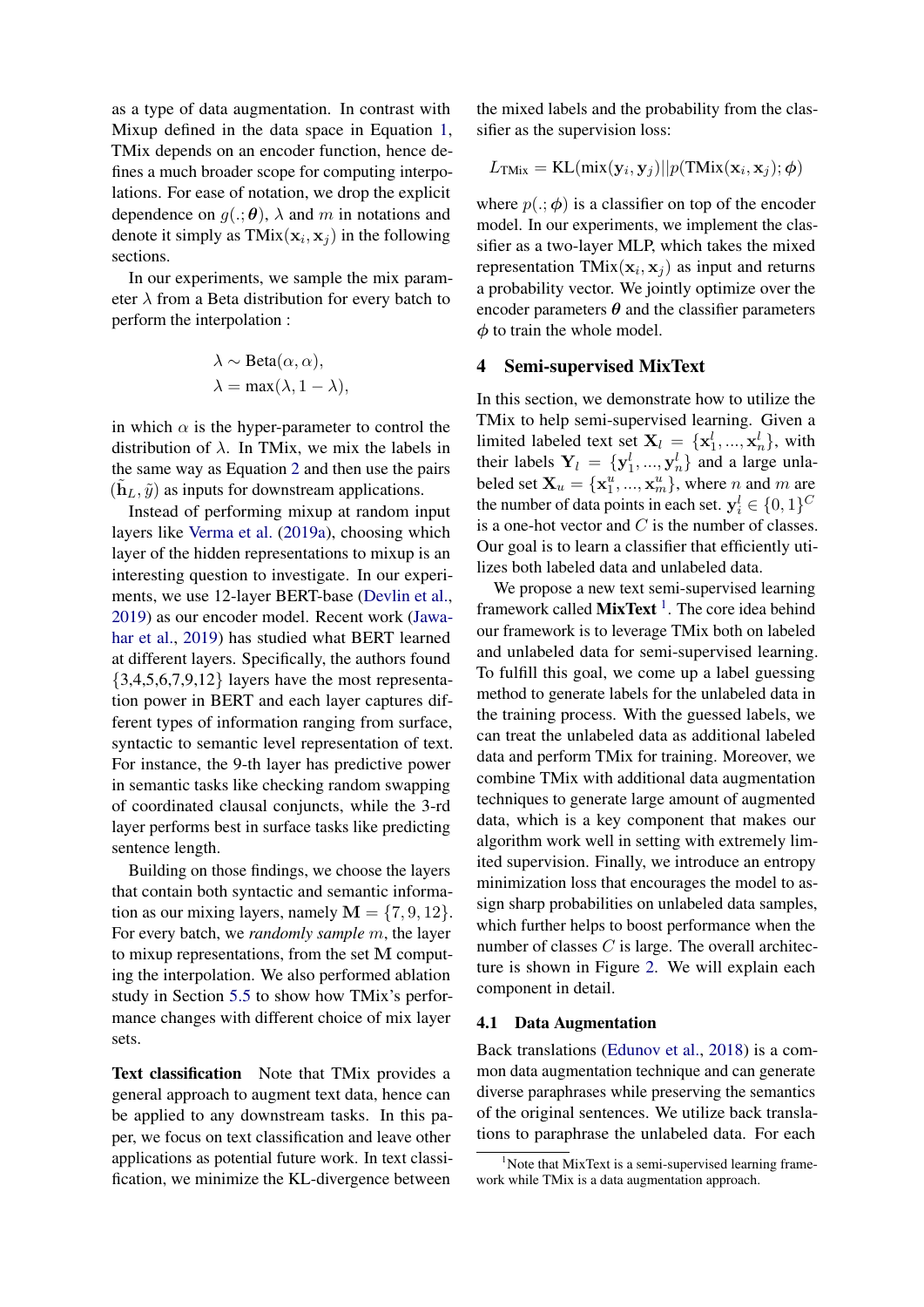<span id="page-4-0"></span>

Figure 2: Overall Architecture of MixText. MixText takes in labeled data and unlabeled data, conducts augmentations and predicts labels for unlabeled data, performs TMix over labeled and unlabeled data, and computes supervised loss, consistency loss and entropy minimization term.

 $\mathbf{x}_i^u$  in the unlabeled text set  $\mathbf{X}_u$ , we generate K augmentations  $\mathbf{x}_{i,k}^a = \text{augment}_k(\mathbf{x}_i^u), k \in [1, K]$ by back translations with different intermediate languages. For example, we can translate original sentences from English to German and then translate them back to get the paraphrases. In the augmented text generation, we employ random sampling with a tunable temperature instead of beam search to ensure the diversity. The augmentations are then used for generating labels for the unlabeled data, which we describe below.

## 4.2 Label Guessing

For an unlabeled data sample  $\mathbf{x}_i^u$  and its K augmentations  $x_{i,k}^a$ , we generate the label for them using weighted average of the predicted results from the current model:

$$
\mathbf{y}_i^u = \frac{1}{w_{ori} + \sum_k w_k} (w_{ori} p(\mathbf{x}_i^u) + \sum_{k=1}^K w_k p(\mathbf{x}_{i,k}^a))).
$$

Note that  $y_i^u$  is a probability vector. We expect the model to predict consistent labels for different augmentations. Hence, to enforce the constraint, we use the weighted average of all predictions, rather than the prediction of any single data sample, as the generated label. Moreover, by explicitly introducing the weight  $w_{ori}$  and  $w_k$ , we can control the contributions of different quality of augmentations to the generated labels. Our label guessing method improves over [\(Tarvainen and Valpola,](#page-10-18) [2017\)](#page-10-18) which utilizes teacher and student models to predict labels for unlabeled data, and UDA [\(Xie et al.,](#page-10-1) [2019\)](#page-10-1) that just uses  $p(\mathbf{x}_i^u)$  as generated labels.

To avoid the weighted average being too uniform, we utilize a sharpening function over predicted labels. Given a temperature hyper-parameter T:

$$
\text{Sharpen}(\mathbf{y}_i^u, T) = \frac{(\mathbf{y}_i^u)^{\frac{1}{T}}}{||(\mathbf{y}_i^u)^{\frac{1}{T}}||_1}
$$

,

where  $||.||_1$  is  $l_1$ -norm of the vector. When  $T \to 0$ , the generated label becomes a one-hot vector.

#### 4.3 TMix on Labeled and Unlabeled Data

After getting the labels for unlabeled data, we merge the labeled text  $X_l$ , unlabeled text  $X_u$  and unlabeled augmentation text  $\mathbf{X}_a = \{x_{i,k}^a\}$  together to form a super set  $X = X_l \cup X_u \cup X_a$ . The corresponding labels are  $\mathbf{Y} = \mathbf{Y}_l \cup \mathbf{Y}_u \cup \mathbf{Y}_a$ , where  $Y^a = \{y^a_{i,k}\}\$ and we define  $y^a_{i,k} = y^u_i$ , i.e., the all augmented samples share the same generated label as the original unlabeled sample.

In training, we randomly sample two data points  $x, x' \in X$ , then we compute TMix $(x, x')$ ,  $mix(y, y')$  and use the KL-divergence as the loss:

$$
L_{\text{TMix}} = \mathbb{E}_{\mathbf{x}, \mathbf{x}' \in \mathbf{X}} \text{KL}(\text{mix}(\mathbf{y}, \mathbf{y}') || p(\text{TMix}(\mathbf{x}, \mathbf{x}')).
$$

Since  $x, x'$  are randomly sampled from  $X$ , we interpolate text from many different categories: mixup among among labeled data, mixup of labeled and unlabeled data and mixup of unlabeled data. Based on the categories of the samples, the loss can be divided into two types:

**Supervised loss** When  $x \in X_l$ , the majority information we are actually using is from the labeled data, hence training the model with supervised loss.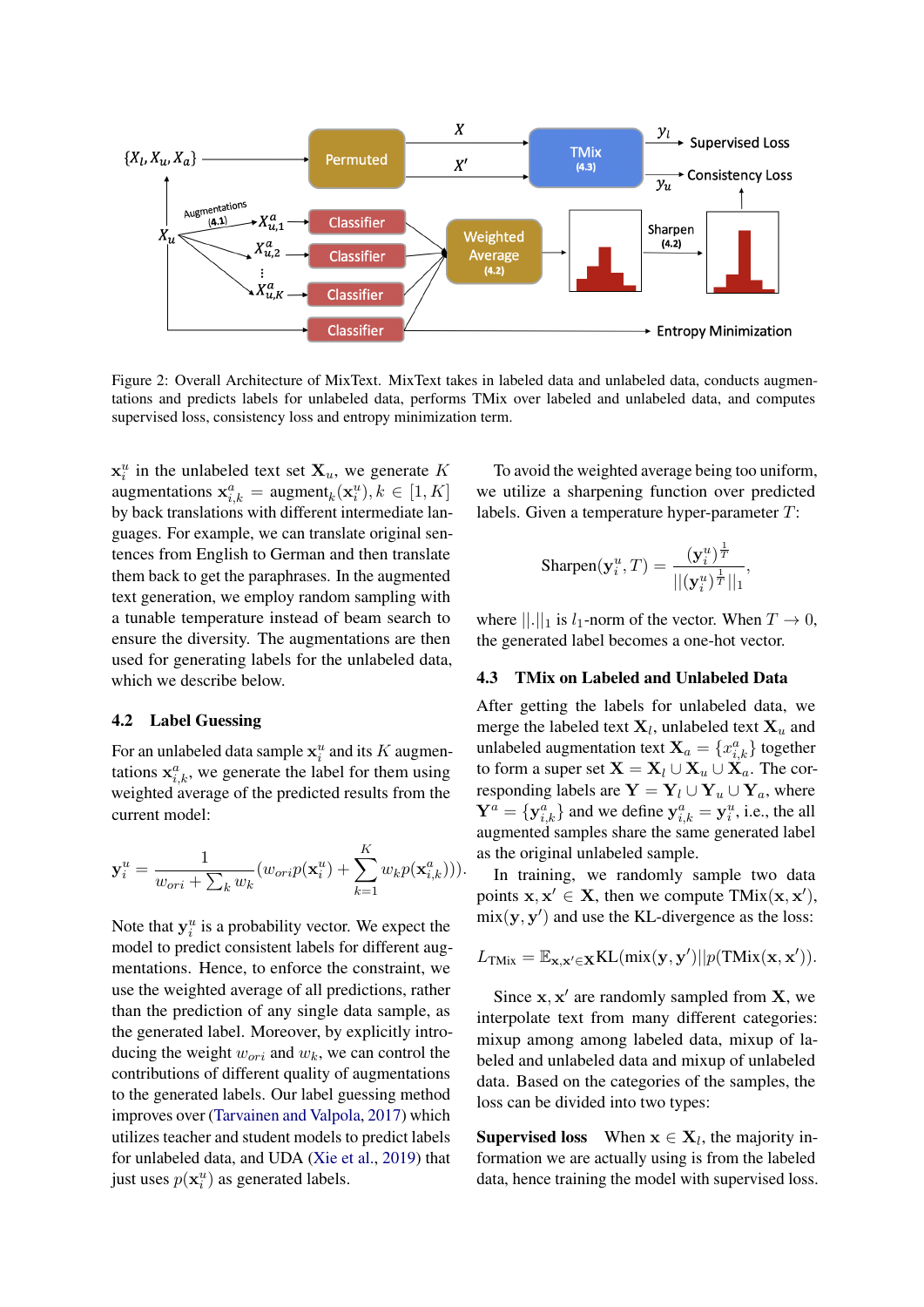Consistency loss When the samples are from unlabeled or augmentation set, i.e.,  $x \in X^u \cup X^a$ , most information coming from unlabeled data, the KL-divergence is a type of consistency loss, constraining augmented samples to have the same labels with the original data sample.

### 4.4 Entropy Minimization

To encourage the model to produce confident labels on unlabeled data, we propose to minimize the entropy of prediction probability on unlabeled data as a self-training loss:

$$
L_{\text{margin}} = \mathbb{E}_{\mathbf{x} \in \mathbf{X}_u} \max(0, \gamma - ||\mathbf{y}^u||_2^2),
$$

where  $\gamma$  is the margin hyper-parameter. We minimize the entropy of the probability vector if it is larger than  $\gamma$ .

Combining the two losses, we get the overall objective function of MixText:

$$
L_{\text{MixText}} = L_{\text{TMix}} + \gamma_m L_{\text{margin}}.
$$

## <span id="page-5-0"></span>5 Experiments

#### 5.1 Dataset and Pre-processing

We performed experiment with four English text classification benchmark datasets: AG News [\(Zhang et al.,](#page-10-19) [2015\)](#page-10-19), BPpedia [\(Mendes et al.,](#page-9-18) [2012\)](#page-9-18), Yahoo! Answers [\(Chang et al.,](#page-8-5) [2008\)](#page-8-5) and IMDB [\(Maas et al.,](#page-9-19) [2011\)](#page-9-19). We used the original test set as our test set and randomly sampled from the training set to form the training unlabeled set and development set. The dataset statistics and split information are presented in Table [1.](#page-6-0)

For unlabeled data, we selected German and Russian as intermediate languages for back translations using FairSeq<sup>[2](#page-0-1)</sup>, and the random sampling temperature was 0.9. Here is an example, for a news from AG News dataset: "Oil prices rallied to a record high above \$55 a barrel on Friday on rising fears of a winter fuel supply crunch and robust economic growth in China, the world's number two user", the augment texts through German and Russian are: "Oil prices surged to a record high above \$55 a barrel on Friday on growing fears of a winter slump and robust economic growth in world No.2 China" and "Oil prices soared to record highs above \$55 per barrel on Friday amid growing fears over a winter reduction in U.S. oil inventories and robust economic growth in China, the world's second-biggest oil consumer".

<sup>2</sup><https://github.com/pytorch/fairseq>

#### 5.2 Baselines

To test the effectiveness of our method, we compared it with several recent models:

- VAMPIRE [\(Gururangan et al.,](#page-9-2) [2019\)](#page-9-2): VAriational Methods for Pretraining In Resourcelimited Environments(VAMPIRE) pretrained a unigram document model as a variational autoencoder on in-domain, unlabeled data and used its internal states as features in a downstream classifier.
- BERT [\(Devlin et al.,](#page-9-7) [2019\)](#page-9-7): We used the pre-trained BERT-based-uncased model<sup>[3](#page-0-1)</sup> and finetuned it for the classification. In details, we used average pooling over the output of BERT encoder and the same two-layer MLP as used in MixText to predict the labels.
- **UDA** [\(Xie et al.,](#page-10-1) [2019\)](#page-10-1): Since we do not have access to TPU and need to use smaller amount of unlabeled data, we implemented Unsupervised Data Augmentation(UDA) using pytorch by ourselves. Specifically, we used the same BERT-based-uncased model, unlabeled augment data and batch size as our MixText, used original unlabeled data to predict the labels with the same softmax sharpen temperature as our MixText and computed consistency loss between augmented unlabeled data.

#### 5.3 Model Settings

We used BERT-based-uncased tokenizer to tokenize the text, bert-based-uncased model as our text encoder, and used average pooling over the output of the encoder, a two-layer MLP with a 128 hidden size and tanh as its activation function to predict the labels. The max sentence length is set as 256. We remained the first 256 tokens for sentences that exceed the limit. The learning rate is 1e-5 for BERT encoder, 1e-3 for MLP. For  $\alpha$  in the beta distribution, generally, when labeled data is fewer than 100 per class,  $\alpha$  is set as 2 or 16, as larger  $\alpha$  is more likely to generate  $\lambda$  around 0.5, thus creating "newer" data as data augmentations; when labeled data is more than 200 per class,  $\alpha$ is set to 0.2 or 0.4, as smaller  $\alpha$  is more likely to generate  $\lambda$  around 0.1, thus creating "similar" data as adding noise regularization.

For TMix, we only utilize the labeled dataset as the settings in Bert baseline, and set the batch size

<sup>3</sup>[https://pypi.org/project/](https://pypi.org/project/pytorch-transformers/) [pytorch-transformers/](https://pypi.org/project/pytorch-transformers/)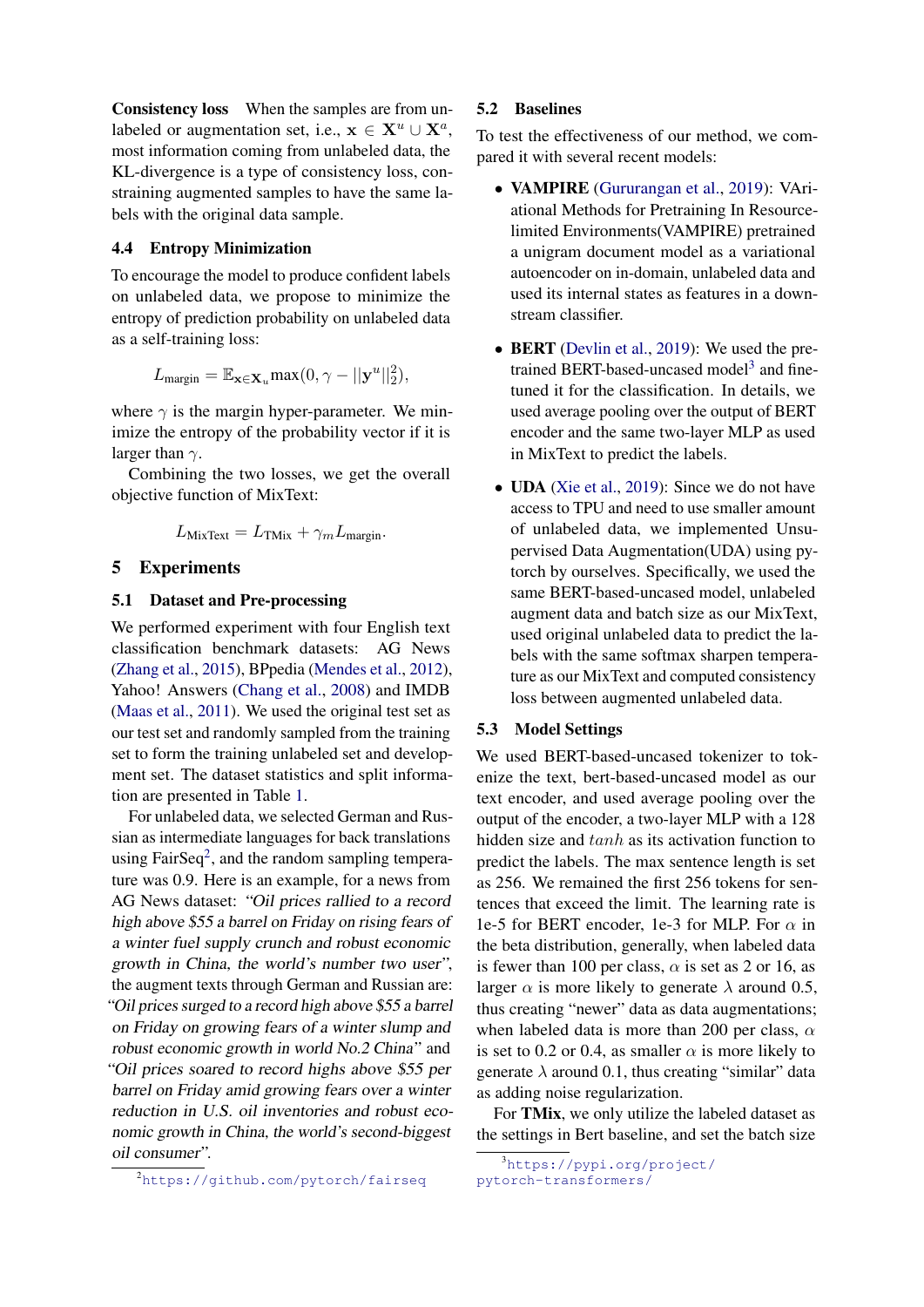<span id="page-6-0"></span>

| <b>Dataset</b>  | <b>Label Type</b>       | <b>Classes</b> | <b>Unlabeled</b> | Dev  | <b>Test</b> |
|-----------------|-------------------------|----------------|------------------|------|-------------|
| AG News         | News Topic              | 4              | 5000             | 2000 | 1900        |
| <b>D</b> Bpedia | Wikipeida Topic         | 14             | 5000             | 2000 | 5000        |
| Yahoo! Answer   | QA Topic                | 10             | 5000             | 5000 | 6000        |
| IMDR            | <b>Review Sentiment</b> | ∍              | 5000             | 2000 | 12500       |

Table 1: Dataset statistics and dataset split. The number of unlabeled data, dev data and test data in the table means the number of data per class.

<span id="page-6-1"></span>

| <b>Datset</b> | <b>Model</b>   | 10                       | 200  | 2500 | <b>Dataset</b> | <b>Model</b>   | 10                       | 200  | 2500 |
|---------------|----------------|--------------------------|------|------|----------------|----------------|--------------------------|------|------|
|               | VAMPIRE        | $\overline{\phantom{0}}$ | 83.9 | 86.2 |                | VAMPIRE        |                          |      |      |
| AG News       | <b>BERT</b>    | 69.5                     | 87.5 | 90.8 | DBpedia        | <b>BERT</b>    | 95.2                     | 98.5 | 99.0 |
|               | TMix*          | 74.1                     | 88.1 | 91.0 |                | TMix*          | 96.8                     | 98.7 | 99.0 |
|               | <b>UDA</b>     | 84.4                     | 88.3 | 91.2 |                | <b>UDA</b>     | 97.8                     | 98.8 | 99.1 |
|               | MixText*       | 88.4                     | 89.2 | 91.5 |                | $MixText*$     | 98.5                     | 98.9 | 99.2 |
|               | <b>VAMPIRE</b> |                          | 59.9 | 70.2 |                | <b>VAMPIRE</b> | $\overline{\phantom{a}}$ | 82.2 | 85.8 |
| Yahoo!        | <b>BERT</b>    | 56.2                     | 69.3 | 73.2 | <b>IMDB</b>    | <b>BERT</b>    | 67.5                     | 86.9 | 89.8 |
|               | TMix*          | 58.6                     | 69.8 | 73.5 |                | TMix*          | 69.3                     | 87.4 | 90.3 |
|               | <b>UDA</b>     | 63.2                     | 70.2 | 73.6 |                | <b>UDA</b>     | 78.2                     | 89.1 | 90.8 |
|               | MixText*       | 67.6                     | 71.3 | 74.1 |                | MixText*       | 78.7                     | 89.4 | 91.3 |

Table 2: Performance (test accuracy(%)) comparison with baselines. The results are averaged after three runs to show the significance [\(Dror et al.,](#page-9-20) [2018\)](#page-9-20), each run takes around 5 hours. Models are trained with 10, 200, 2500 labeled data per class. VAMPIRE, Bert, and TMix do not use unlabeled data during training while UDA and MixText utilize unlabeled data. \* means our models.

as 8. In MixText, we utilize both labeled data and unlabeled data for training using the same settings as in UDA. We set  $K = 2$ , i.e., for each unlabeled data we perform two augmentations, specifically German and Russian. The batch size is 4 for labeled data and 8 for unlabeled data. 0.5 is used as a starting point to tune temperature  $T$ . In our experiments, we set 0.3 for AG News, 0.5 for DBpedia and Yahoo! Answer, and 1 for IMDB.

## 5.4 Results

We evaluated our baselines and proposed methods using accuracy with 5000 unlabeled data and with different amount of labeled data per class ranging from 10 to 10000 (5000 for IMDB).

## 5.4.1 Varying the Number of Labeled Data

The results on different text classification datasets are shown in Table [2](#page-6-1) and Figure [3.](#page-7-1) All transformer based models (BERT, TMix, UDA and MixText) showed better performance compared to VAMPIRE since larger models were adopted. TMix outperformed BERT, especially when labeled data was limited like 10 per class. For instance, model accuracy improved from 69.5% to 74.1% on AG News with 10 labeled data, demonstrating the effective-

ness of TMix. When unlabeled data was introduced in UDA, it outperformed TMix such as from 58.6% to 63.2% on Yahoo! with 10 labeled data, because more data was used and consistency regularization loss was added. Our proposed MixText consistently demonstrated the best performances when compared to different baseline models across four datasets, as MixText not only incorporated unlabeled data and utilized implicit relations between both labeled data and unlabeled data via TMix, but also had better label guessing on unlabeled data through weighted average among augmented and original sentences.

## 5.4.2 Varying the Number of Unlabeled Data

We also conducted experiments to test our model performances with 10 labeled data and different amount of unlabeled data (from 0 to 10000) on AG News and Yahoo! Answer, shown in Figure [4.](#page-7-2) With more unlabeled data, the accuracy became much higher on both AG News and Yahoo! Answer, which further validated the effectiveness of the usage of unlabeled data.

## 5.4.3 Loss on Development Set

To explore whether our methods can avoid overfitting when given limited labeled data, we plotted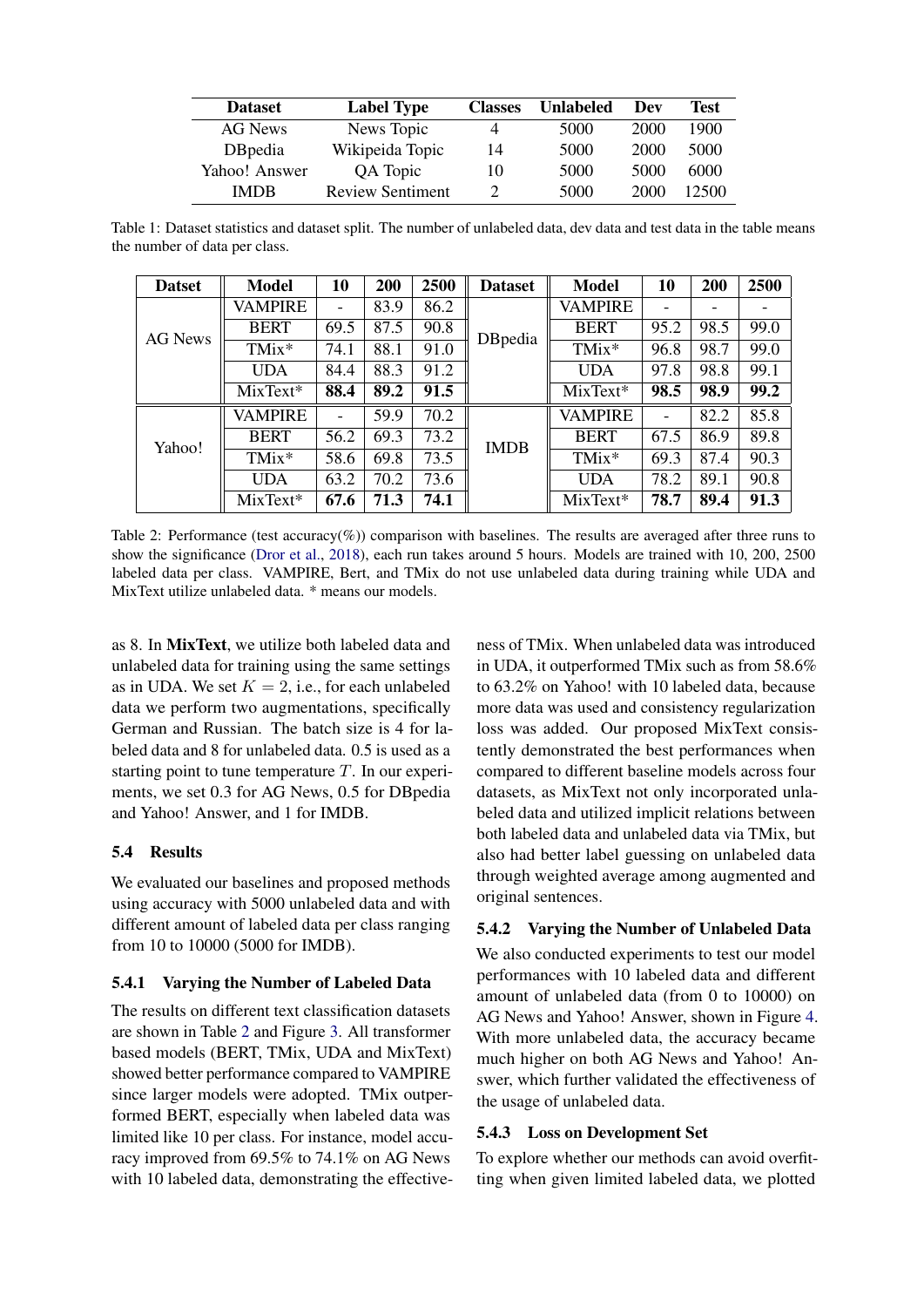<span id="page-7-1"></span>

Figure 3: Performance (test accuracy (%)) on AG News, DBpedia, Yahoo! Answer and IMDB with 5000 unlabeled data and varying number of labeled data per class for each model.

<span id="page-7-2"></span>

Figure 4: Performance (test accuracy (%)) on AG News  $(y$  axis on the right) and Yahoo! Answer  $(y$  axis on the left) with 10 labeled data and varying number of unlabeled data per class for MixText.

the losses on development set during the training on IMDB and Yahoo! Answer with 200 labeled data per class in Figure [5.](#page-7-3) We found that the loss on development sets tends to increase a lot in around 10 epochs for Bert, indicating that the model overfitted on training set. Although UDA can alleviate the overfitting problems with consistency regularization, TMix and MixText showed more stable trends and lower loss consistently. The loss curve for TMix also indicated that it can help solving overfitting problems even without extra data.

#### <span id="page-7-0"></span>5.5 Ablation Studies

We performed ablation studies to show the effectiveness of each component in MixText.

## 5.5.1 Different Mix Layer Set in TMix

We explored different mixup layer set  $M$  for TMix and the results are shown in Table [3.](#page-8-6) Based on [\(Jawahar et al.,](#page-9-16) [2019\)](#page-9-16), the {3,4,5,6,7,9,12} are the most informative layers in BERT based model and each of them captures different types of informa-

<span id="page-7-3"></span>

Figure 5: Loss on development set on IMDB and Yahoo! Answer in each epoch while training with 200 labeled data and 5000 unlabeled data per class.

tion (e.g., surface, syntactic, or semantic). We chose to mixup using different subsets of those layers to see which subsets gave the optimal performance. When no mixup is performed, our model accuracy was 69.5%. If we just mixup at the input and lower layers  $({0, 1, 2})$ , there seemed no performance increase. When doing mixup using different layer sets (e.g.,  $\{3,4\}$ , or  $\{6,7,9\}$ ), we found large differences in terms of model performances: {3,4} that mainly contains surface information like sentence length does not help text classification a lot, thus showing weaker performance. The 6th layer captures depth of the syntactic tree which also does not help much in classifications. Our model achieved the best performance at  $\{7, 9, 12\}$ ; this layer subset contains most of syntactic and semantic information such as the sequence of top level constituents in the syntax tree, the object number in main clause, sensitivity to word order, and the sensitivity to random replacement of a noun/verb.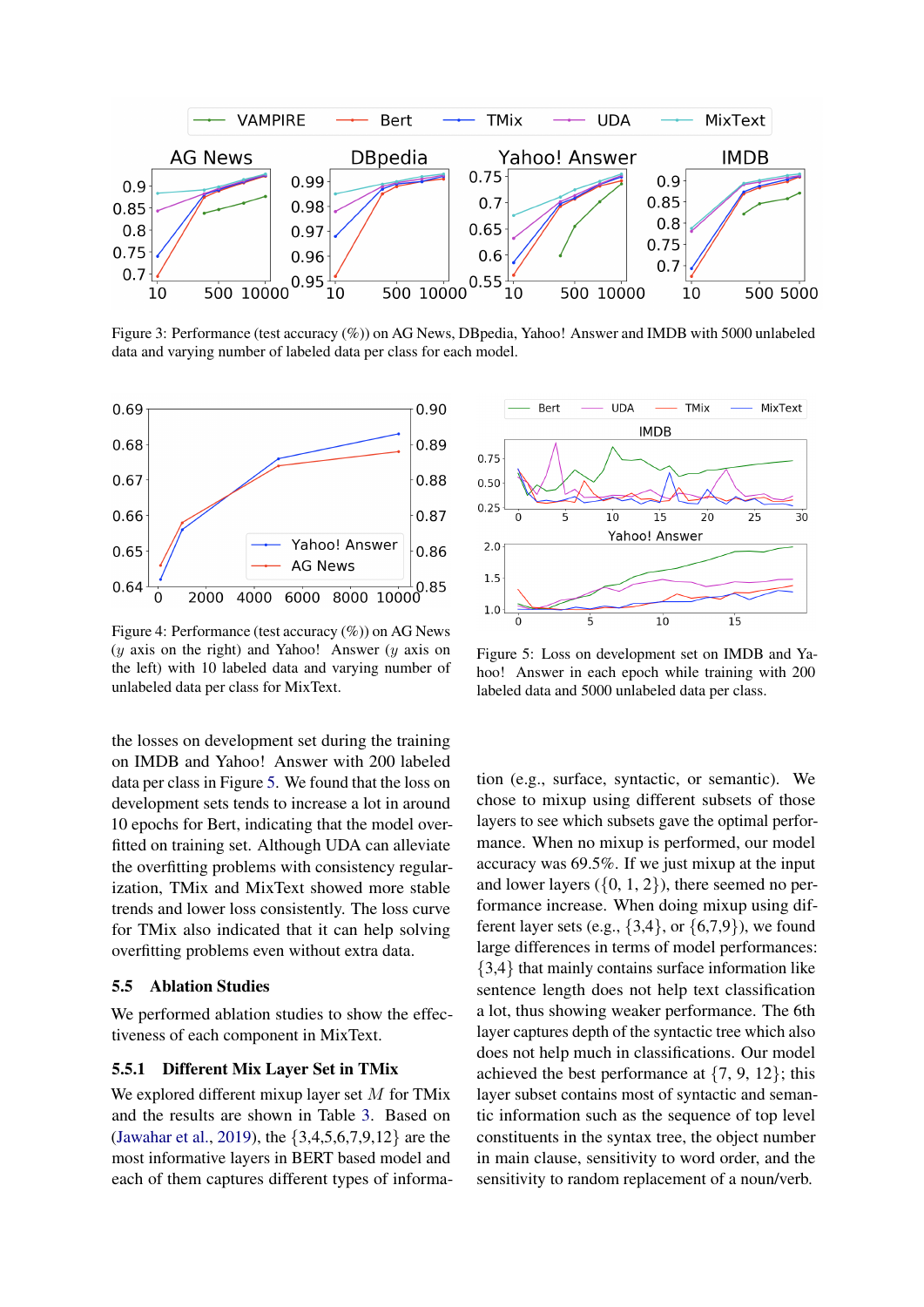<span id="page-8-6"></span>

| Mixup Layers Set Accuracy $(\%)$ |      |
|----------------------------------|------|
|                                  | 69.5 |
| ${0,1,2}$                        | 69.3 |
| $\{3,4\}$                        | 70.4 |
| ${6,7,9}$                        | 71.9 |
| ${7,9,12}$                       | 74.1 |
| ${6,7,9,12}$                     | 72.2 |
| ${3,4,6,7,9,12}$                 | 71.6 |

Table 3: Performance (test accuracy (%)) on AG News with 10 labeled data per class with different mixup layers set for TMix. ∅ means no mixup.

<span id="page-8-7"></span>

| Model              | Accuracy( $\%$ ) |
|--------------------|------------------|
| <b>MixText</b>     | 67.6             |
| - weighted average | 67.1             |
| - TMix             | 63.5             |
| - unlabeled data   | 58.6             |
| - all              | 56.2             |

Table 4: Performance (test accuracy (%)) on Yahoo! Answer with 10 labeled data and 5000 unlabeled data per class after removing different parts of MixText.

## 5.5.2 Remove Different Parts from MixText

We also measured the performance of MixText by stripping each component each time and displayed the results in Table [4.](#page-8-7) We observed the performance drops after removing each part, suggesting that all components in MixText contribute to the final performance. The model performance decreased most significantly after removing unlabeled data which is as expected. Comparing to weighted average prediction for unlabeled data, the decrease from removing TMix was larger, indicating that TMix has the largest impact other than unlabeled data, which also proved the effectiveness of our proposed Text Mixup, an interpolation-based regularization and augmentation technique.

#### 6 Conclusion

To alleviate the dependencies of supervised models on labeled data, this work presented a simple but effective semi-supervised learning method, Mix-Text, for text classification, in which we also introduced TMix, an interpolation-based augmentation and regularization technique. Through experiments on four benchmark text classification datasets, we demonstrated the effectiveness of our proposed TMix technique and the Mixup model, which have better testing accuracy and more stable loss trend, compared with current pre-training and fine-tuning

models and other state-of-the-art semi-supervised learning methods. For future direction, we plan to explore the effectiveness of MixText in other NLP tasks such as sequential labeling tasks and other real-world scenarios with limited labeled data.

## Acknowledgement

We would like to thank the anonymous reviewers for their helpful comments, and Chao Zhang for his early feedback. We gratefully acknowledge the support of NVIDIA Corporation with the donation of the Titan V GPU used for this research. DY is supported in part by a grant from Google.

### References

- <span id="page-8-3"></span>Alan Akbik, Tanja Bergmann, and Roland Vollgraf. 2019. Pooled contextualized embeddings for named entity recognition. In *Proceedings of the 2019 Conference of the North American Chapter of the Association for Computational Linguistics: Human Language Technologies, Volume 1 (Long and Short Papers)*, pages 724–728, Minneapolis, Minnesota. Association for Computational Linguistics.
- <span id="page-8-1"></span>David Berthelot, Nicholas Carlini, Ian J. Goodfellow, Nicolas Papernot, Avital Oliver, and Colin Raffel. 2019. Mixmatch: A holistic approach to semisupervised learning. *CoRR*, abs/1905.02249.
- <span id="page-8-4"></span>Samuel R. Bowman, Luke Vilnis, Oriol Vinyals, Andrew M. Dai, Rafal Józefowicz, and Samy Bengio. 2016. Generating sentences from a continuous space. In *Proceedings of the 20th SIGNLL Conference on Computational Natural Language Learning, CoNLL 2016, Berlin, Germany, August 11-12, 2016*, pages 10–21.
- <span id="page-8-5"></span>Ming-Wei Chang, Lev Ratinov, Dan Roth, and Vivek Srikumar. 2008. Importance of semantic representation: Dataless classification. In *Proceedings of the 23rd National Conference on Artificial Intelligence - Volume 2*, AAAI'08, pages 830–835. AAAI Press.
- <span id="page-8-0"></span>Nitesh V. Chawla and Grigoris I. Karakoulas. 2011. Learning from labeled and unlabeled data: An empirical study across techniques and domains. *CoRR*, abs/1109.2047.
- <span id="page-8-2"></span>Jiaao Chen, Jianshu Chen, and Zhou Yu. 2019. Incorporating structured commonsense knowledge in story completion. In *The Thirty-Third AAAI Conference on Artificial Intelligence, AAAI 2019, The Thirty-First Innovative Applications of Artificial Intelligence Conference, IAAI 2019, The Ninth AAAI Symposium on Educational Advances in Artificial Intelligence, EAAI 2019, Honolulu, Hawaii, USA, January 27 - February 1, 2019*, pages 6244–6251.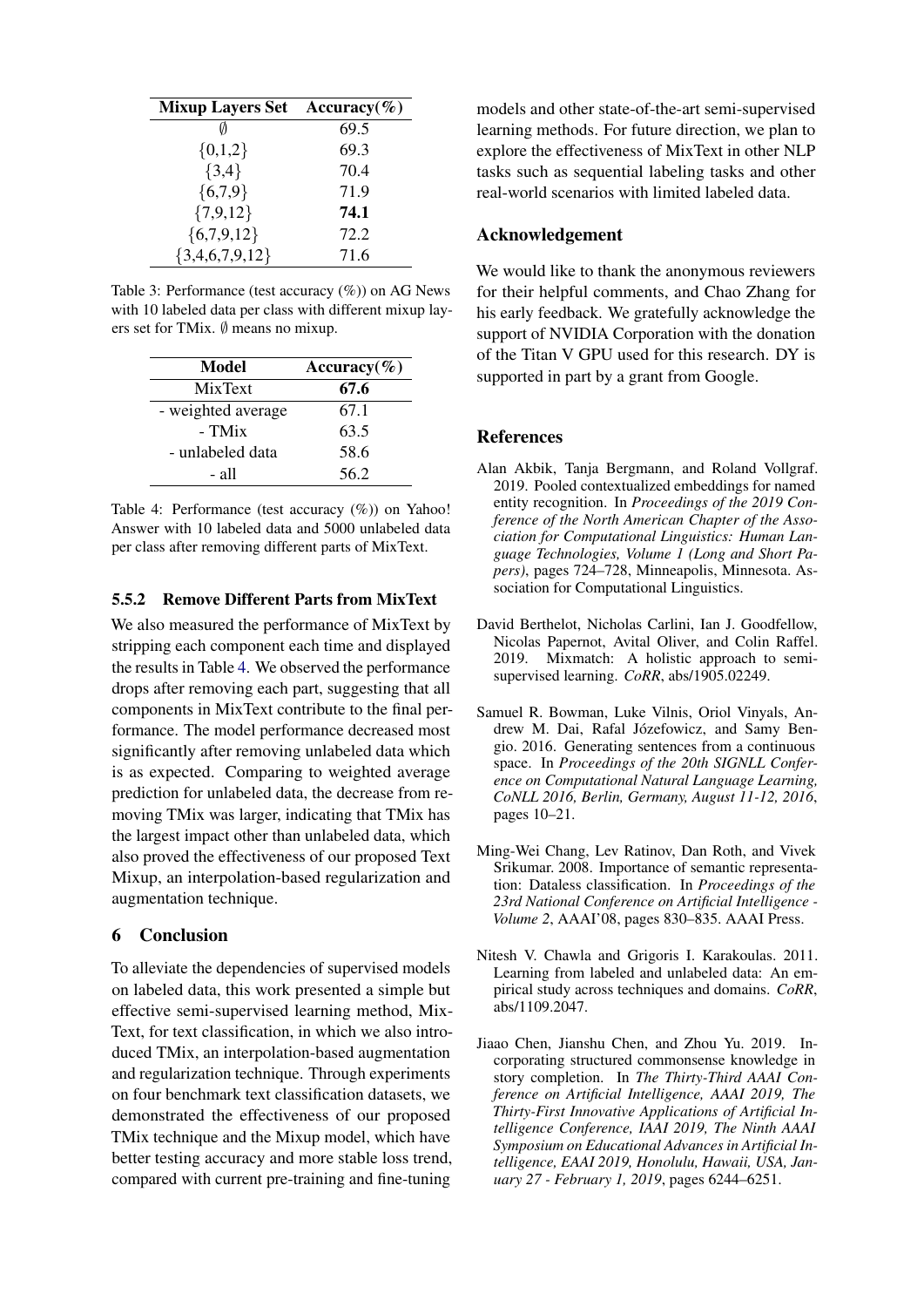- <span id="page-9-14"></span>Jiaao Chen, Yuwei Wu, and Diyi Yang. 2020. Semisupervised Models via Data Augmentation for Classifying Interactive Affective Responses. In *Workshop On Affective Content Analysis, The Thirty-Fourth AAAI Conference on Artificial Intelligence, AAAI 2020*.
- <span id="page-9-1"></span>Mingda Chen, Qingming Tang, Karen Livescu, and Kevin Gimpel. 2018. Variational sequential labelers for semi-supervised learning. In *Proc. of EMNLP*.
- <span id="page-9-12"></span>Kevin Clark, Minh-Thang Luong, Christopher D Manning, and Quoc V Le. 2018. Semi-supervised sequence modeling with cross-view training. *arXiv preprint arXiv:1809.08370*.
- <span id="page-9-7"></span>Jacob Devlin, Ming-Wei Chang, Kenton Lee, and Kristina Toutanova. 2019. BERT: Pre-training of deep bidirectional transformers for language understanding. In *Proceedings of the 2019 Conference of the North American Chapter of the Association for Computational Linguistics: Human Language Technologies, Volume 1 (Long and Short Papers)*, pages 4171–4186, Minneapolis, Minnesota. Association for Computational Linguistics.
- <span id="page-9-20"></span>Rotem Dror, Gili Baumer, Segev Shlomov, and Roi Reichart. 2018. The hitchhiker's guide to testing statistical significance in natural language processing. In *Proceedings of the 56th Annual Meeting of the Association for Computational Linguistics (Volume 1: Long Papers)*, pages 1383–1392, Melbourne, Australia. Association for Computational Linguistics.
- <span id="page-9-17"></span>Sergey Edunov, Myle Ott, Michael Auli, and David Grangier. 2018. Understanding back-translation at scale. *CoRR*, abs/1808.09381.
- <span id="page-9-4"></span>Yves Grandvalet and Yoshua Bengio. 2004. Semisupervised learning by entropy minimization. In *Proceedings of the 17th International Conference on Neural Information Processing Systems*, NIPS'04, pages 529–536, Cambridge, MA, USA. MIT Press.
- <span id="page-9-2"></span>Suchin Gururangan, Tam Dang, Dallas Card, and Noah A. Smith. 2019. Variational pretraining for semi-supervised text classification. *CoRR*, abs/1906.02242.
- <span id="page-9-9"></span>Jeremy Howard and Sebastian Ruder. 2018. Universal language model fine-tuning for text classification. In *Proceedings of the 56th Annual Meeting of the Association for Computational Linguistics (Volume 1: Long Papers)*, pages 328–339, Melbourne, Australia. Association for Computational Linguistics.
- <span id="page-9-16"></span>Ganesh Jawahar, Benoît Sagot, and Djamé Seddah. 2019. What does BERT learn about the structure of language? In *Proceedings of the 57th Annual Meeting of the Association for Computational Linguistics*, pages 3651–3657, Florence, Italy. Association for Computational Linguistics.
- <span id="page-9-13"></span>Ashutosh Kumar, Satwik Bhattamishra, Manik Bhandari, and Partha Talukdar. 2019. Submodular

optimization-based diverse paraphrasing and its effectiveness in data augmentation. In *Proceedings of the 2019 Conference of the North American Chapter of the Association for Computational Linguistics: Human Language Technologies, Volume 1 (Long and Short Papers)*, pages 3609–3619, Minneapolis, Minnesota. Association for Computational Linguistics.

- <span id="page-9-8"></span>Samuli Laine and Timo Aila. 2016. Temporal ensembling for semi-supervised learning. *CoRR*, abs/1610.02242.
- <span id="page-9-15"></span>Pooja Lakshmi Narayan, Ajay Nagesh, and Mihai Surdeanu. 2019. Exploration of noise strategies in semisupervised named entity classification. In *Proceedings of the Eighth Joint Conference on Lexical and Computational Semantics (\*SEM 2019)*, pages 186– 191, Minneapolis, Minnesota. Association for Computational Linguistics.
- <span id="page-9-10"></span>Guillaume Lample and Alexis Conneau. 2019. Crosslingual language model pretraining. *CoRR*, abs/1901.07291.
- <span id="page-9-0"></span>Yann LeCun, Yoshua Bengio, and Geoffrey Hinton. 2015. Deep learning. *Nature Cell Biology*, 521(7553):436–444.
- <span id="page-9-3"></span>Dong-Hyun Lee. 2013. Pseudo-label : The simple and efficient semi-supervised learning method for deep neural networks. *ICML 2013 Workshop : Challenges in Representation Learning (WREPL)*.
- <span id="page-9-11"></span>Yinhan Liu, Myle Ott, Naman Goyal, Jingfei Du, Mandar Joshi, Danqi Chen, Omer Levy, Mike Lewis, Luke Zettlemoyer, and Veselin Stoyanov. 2019. Roberta: A robustly optimized BERT pretraining approach. *CoRR*, abs/1907.11692.
- <span id="page-9-19"></span>Andrew L. Maas, Raymond E. Daly, Peter T. Pham, Dan Huang, Andrew Y. Ng, and Christopher Potts. 2011. Learning word vectors for sentiment analysis. In *Proceedings of the 49th Annual Meeting of the Association for Computational Linguistics: Human Language Technologies - Volume 1*, HLT '11, pages 142–150, Stroudsburg, PA, USA. Association for Computational Linguistics.
- <span id="page-9-18"></span>Pablo N. Mendes, Max Jakob, and Christian Bizer. 2012. Dbpedia for nlp: A multilingual cross-domain knowledge base. In *Proceedings of the Eight International Conference on Language Resources and Evaluation (LREC'12)*, Istanbul, Turkey.
- <span id="page-9-5"></span>Yu Meng, Jiaming Shen, Chao Zhang, and Jiawei Han. 2018. Weakly-supervised neural text classification. In *Proceedings of the 27th ACM International Conference on Information and Knowledge Management*, CIKM '18, pages 983–992, New York, NY, USA. ACM.
- <span id="page-9-6"></span>Takeru Miyato, Andrew M Dai, and Ian Goodfellow. 2017. Adversarial training methods for semisupervised text classification. In *International Conference on Learning Representations*.